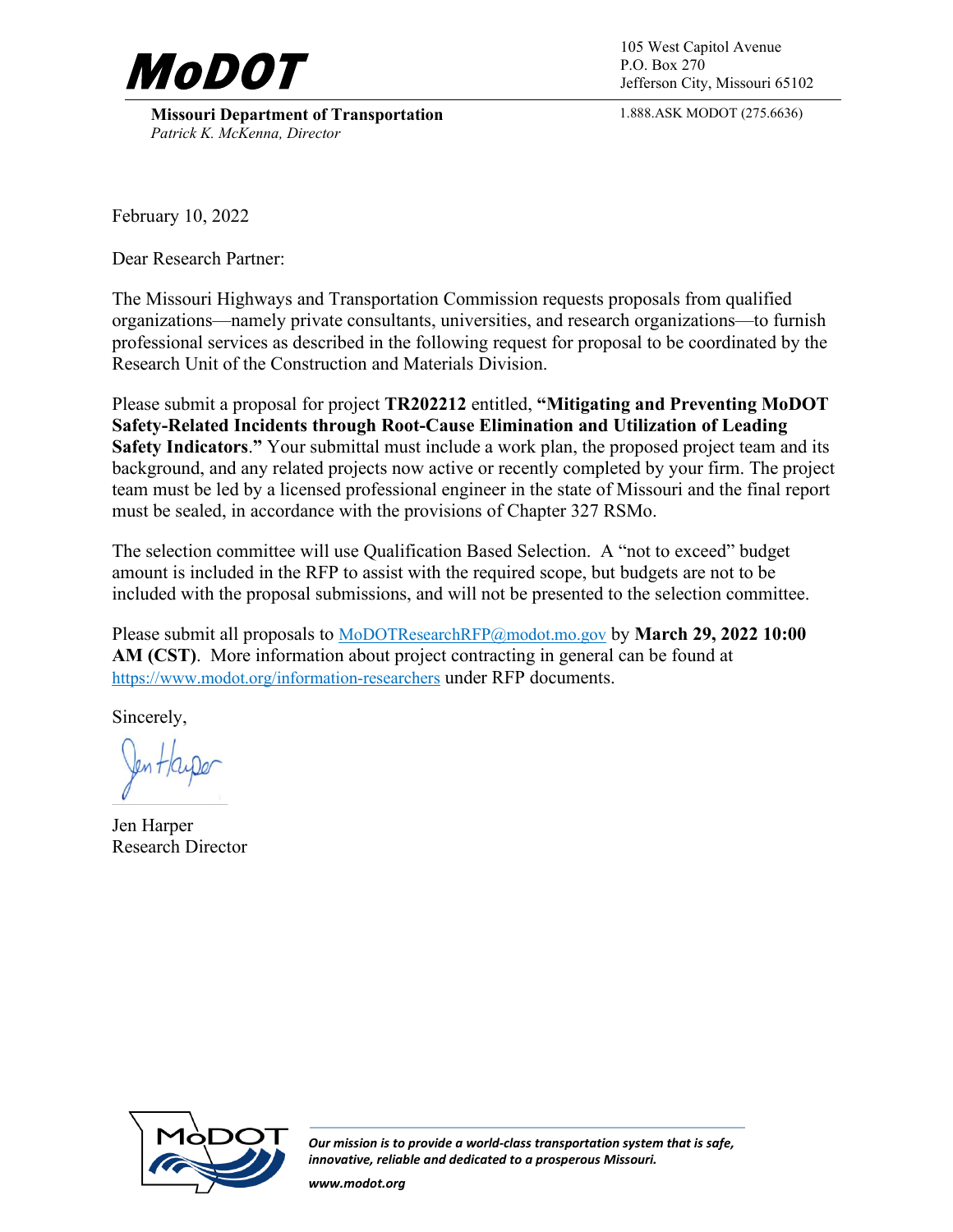## **Background**

The Missouri Department of Transportation (MoDOT) has an extensive fleet of equipment and staff that maintains one of the largest transportation systems in the United States. MoDOT hires contractors to rehabilitate and construct new infrastructure for an investment of approximately \$1 billion each year. For both MoDOT staff and contractors, the work performed daily utilizes a variety of equipment and tools as well as quality control and quality assurance personnel that are exposed to potential risk. Performance of these activities are achieved in a wide variety of weather and traffic conditions. MoDOT's goal for this research project is to prevent safety incidents (worker injuries and fatalities along with equipment and/or property damage) in work zones, construction projects and maintenance operations by eliminating their root causes. MoDOT has multiple programs in place to train new and existing staff for preventative measures for workplace injuries and proper equipment operation. The MoDOT hired contractor, workers and its general operations are also regulated by OSHA on each project site. MoDOT has additional safety protocols, required by the contract specifications, that the contractor shall also adhere. The observable factors of an incident may not always be only contributing factor of the incident. Determining all contributing factors is necessary to further prevent injuries, fatalities, and damage of equipment and property to workers and the traveling public.

# **Objectives**

The safety of our employees, contractor workforce and the traveling public is the highest priority to MoDOT. While these incidents can be very costly to MoDOT, the primary objective is for everyone to go home safe each day.

The objective of this project is to identify contributing factors leading to safety related incidents (injuries, fatalities, equipment and property damage) on highway related construction projects and maintenance operations and to examine employee perception of MoDOT's safety program and safety culture.

Determine leading safety indicators most efficient in eliminating incidents.

Implementation of leading safety indicators and promote further application and reinforcement of safety indicators.

## **Project Requirements**

## **Task 1: Project Management**

The Research Team will facilitate a kick-off meeting with MoDOT to review the work plan, scope and schedule; and establish a protocol for regular ongoing communications and coordination with the team. The Research Team will also develop minutes for the kick-off meeting and any other status meetings that may be held during the project.

The finalized work plan will detail implementation of the following tasks as well as the resources and schedule to carry them out.

Missouri Department of Transportation Specific Requirements Page 2

Research Unit - Construction and Materials Division

FY2022, RFP TR202212, Mitigating and Preventing Safety Incidents through Root Cause Elimination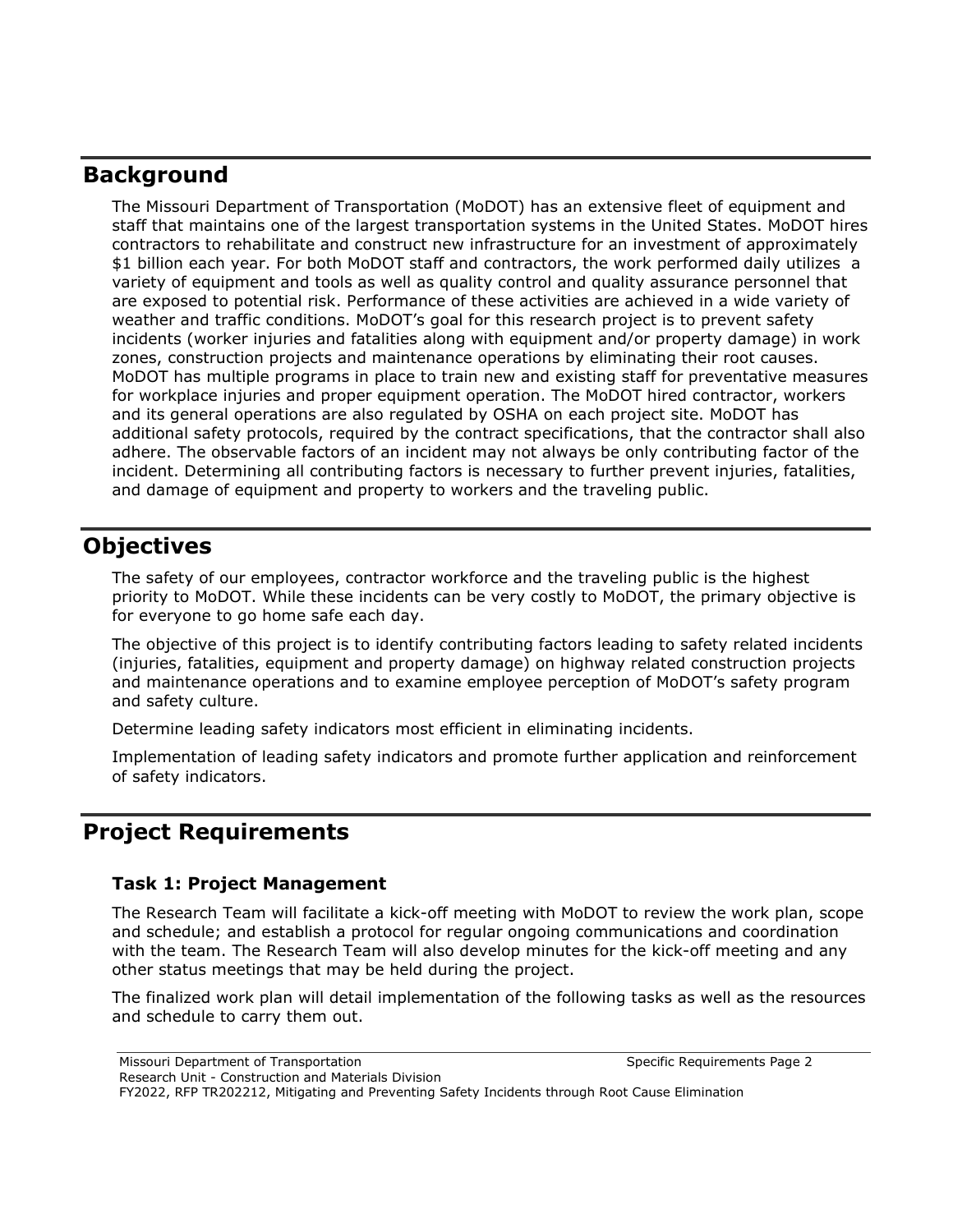## **Task 2: Literature Search**

The Research Team will perform a literature search of past and current research of safety incidents involving worker injury, fatality, equipment and property damage on Missouri roadways.

Items of interest from the literature search shall include where data was gathered.

## **Task 3: Review of Safety Incidents**

The Research Team will review data of safety related incidents that occurred on Missouri roadways. Possible resources for Task 3 could include OSHA (Occupational Safety and Health Administration), BLS (U.S. Bureau of Labor Statistics), NHSTA (National Highway Traffic Safety Administration), RiskMaster (MoDOT) and other sources for gathering data of safety incidents on Missouri roadways.

MoDOT utilizes its own database (RiskMaster) for documentation of safety incidents. The RiskMaster data will be included in the project but the analysis kept separate from other data.

## **Task 4: Survey Contractors**

The Research Team will survey contractor workforce and management actively working on MoDOT roadway projects to capture their perspective and needs towards MoDOT's safety and enforcement on jobsites, including the contract requirements and specifications, MoDOT's internal protocols and practices for safety management, and enforcement. The contractor management survey should also include what safety performance measures are tracked.

Surveys must be reviewed and approved by MoDOT prior to sending to contractors.

## **Task 5: Survey and Review of MoDOT**

The Research Team will create, administer, analyze, and report results of a quantitative safety perception survey of MoDOT staff from all 7 Districts involved in safety sensitive positions at various levels. The purpose of the survey is to reveal employee perceptions about current safety culture, policies, and procedures as well as offering an opportunity to share their recommendations for improvement and signal areas that may need corrective action. The survey may be physical, electronic, or a combination.

Based on the research the Research Team will review MoDOT's Safety Policies compared to other DOT's and industry standards.

The proposer should give recommendation of the number of surveys they plan to administer. Survey must be reviewed and approved by MoDOT prior to sending to MoDOT staff.

## **Task 6: Analysis and Presentation to MoDOT**

Recommend an action plan with results of research. It is anticipated the action plan would include a monitoring plan, proposed changes to MoDOT's policies and procedures, or other measures that MoDOT can utilize moving forward for determining contributing factors.

The Research Team will present findings to MoDOT.

Research Unit - Construction and Materials Division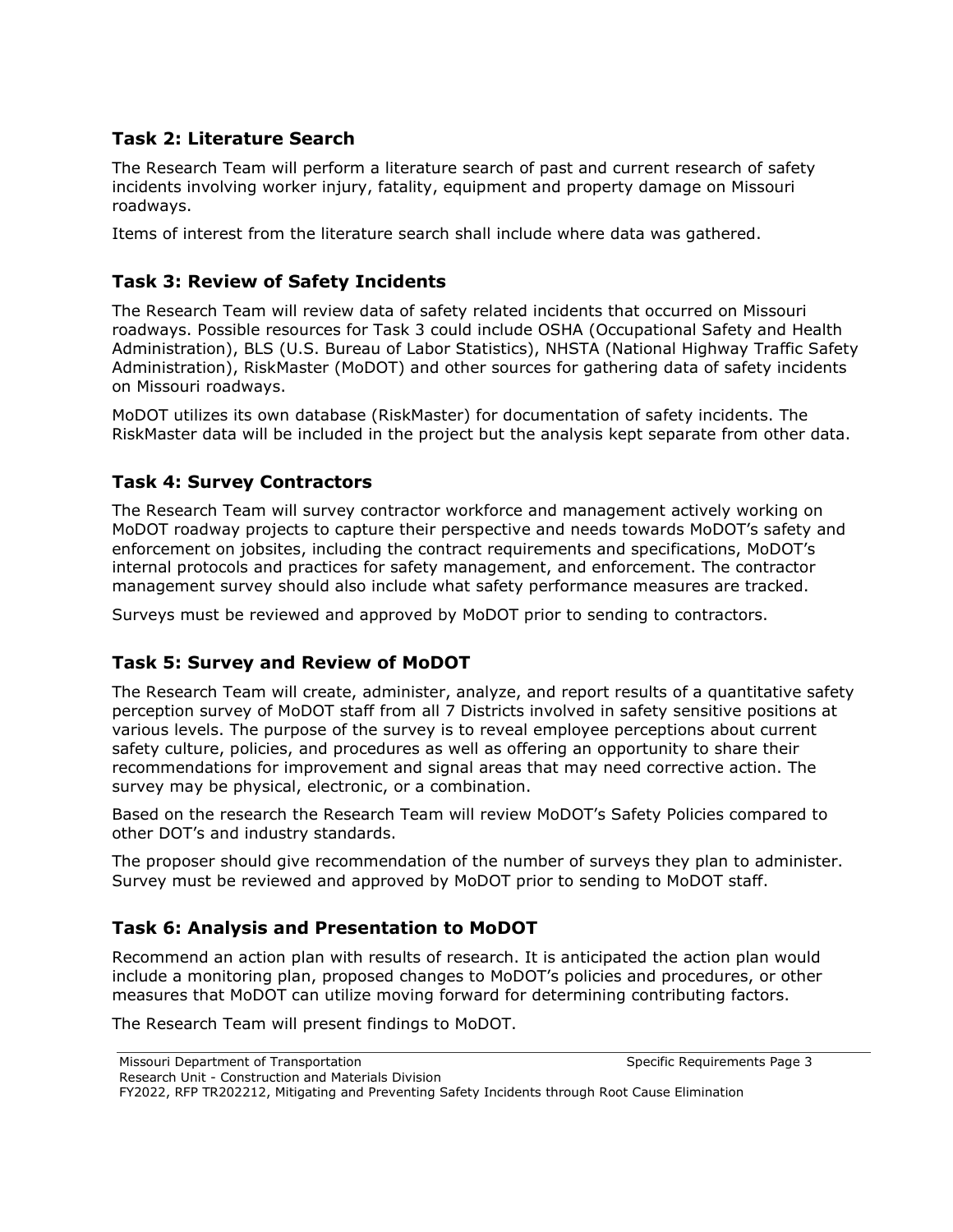## **Task 7: Draft Report and Research Summary**

Develop and submit draft report and research summary for MoDOT's review.

#### **Task 8: Final Report and Research Summary**

The Contractor will submit final report and research summary of the research and data collected.

## **Project Deliverables**

For templates and forms for reports and plans, visit [https://www.modot.org/information](https://www.modot.org/information-researchers)[researchers.](https://www.modot.org/information-researchers)

#### **Email Communications**

E-mail and phone communications between the Principal Investigator(s) and MoDOT contacts as necessary are required to provide on-going updates of progress throughout the project

#### **Data Management Plan**

The plan is a formal document that describes the data that is acquired, created or produced during the project, specifies who owns it and who can access it as well as information on how it will be described, managed, analyzed, stored, shared and preserved during and after the project is over. Please refer to templates on the [website.](https://www.modot.org/information-researchers)

## **Quarterly Reports**

Quarterly reports should be submitted throughout the project on the last day of March, June, September and December. The quarterly reports are not intended to replace any additional correspondence between the research team and MoDOT needed to keep the project moving. Please refer to template on the [website.](https://www.modot.org/information-researchers)

#### **Interim Presentation**

An interim presentation shall be scheduled near the mid-point of the project to update MoDOT on the progress and the direction of the project. The purpose of the interim presentation is to evaluate the progress and determine if any mid-project corrections are necessary.

## **Draft Final Report and Research Summary**

These drafts should be final products except for revisions based on MoDOT's review. A final report must include a completed Technical Report Documentation page. Please refer to **Publication Guidelines** and summary template on the [website.](https://www.modot.org/information-researchers)

Missouri Department of Transportation Specific Requirements Page 4

Research Unit - Construction and Materials Division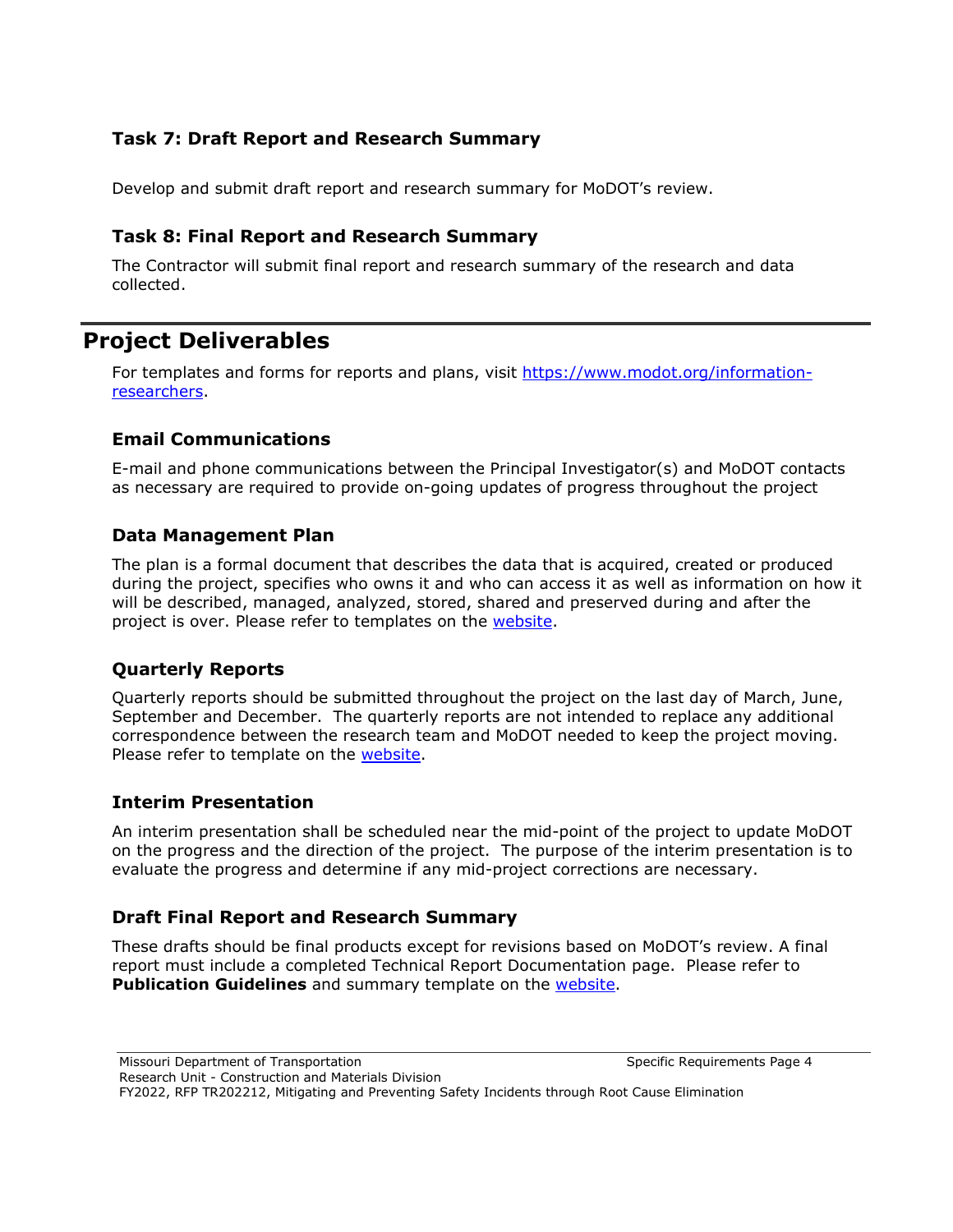## **Final Report and Final Research Summary**

After MoDOT's review is complete and documents have been edited to MoDOT's satisfaction, final documents should be submitted as Word documents (unless otherwise instructed). Please refer to **Publication Guidelines** and summary template on the [website.](https://www.modot.org/information-researchers)

## **Other Deliverables**

Examples include construction reports, interim reports, surveys, annual reports, maps, brochures, include descriptions, criteria, and frequency.

## **Presentation of Project Findings Prior to Final Report**

The Research Team will present the results, recommendations, and implementation ideas to MoDOT and other stakeholders. The Research Team will coordinate location, date, and meeting fees with MoDOT. For stakeholder and agency participants, any travel and lodging fees are to be covered by individual attendees or their firms. MoDOT and stakeholders will provide feedback to the Research Team, especially related to implementation.

#### **Task-Specific Deliverables**

| <b>Task</b>             | <b>Deliverables</b>                                                                                                                        |  |  |
|-------------------------|--------------------------------------------------------------------------------------------------------------------------------------------|--|--|
| 1                       | Schedule and conduct kickoff meeting.                                                                                                      |  |  |
|                         | Kickoff meeting minutes.                                                                                                                   |  |  |
|                         | Draft and final work plans.                                                                                                                |  |  |
|                         | Quarterly project status meetings.                                                                                                         |  |  |
| $\overline{\mathbf{2}}$ | None (Literature Search)                                                                                                                   |  |  |
| $\overline{\mathbf{3}}$ | Review of data to explore contributing factors of incidents and compile findings and<br>present findings to MoDOT prior to moving forward. |  |  |
| $\overline{\mathbf{4}}$ | Draft of survey questions to be approved by MoDOT.                                                                                         |  |  |
| 5                       | Draft of survey questions to be approved by MoDOT.                                                                                         |  |  |
| 6                       | Presentation for MoDOT staff summarizing findings and recommendations.                                                                     |  |  |
| $\overline{z}$          | Draft report and research summary.                                                                                                         |  |  |
| 8                       | Final report and research summary.<br>Final project meeting.                                                                               |  |  |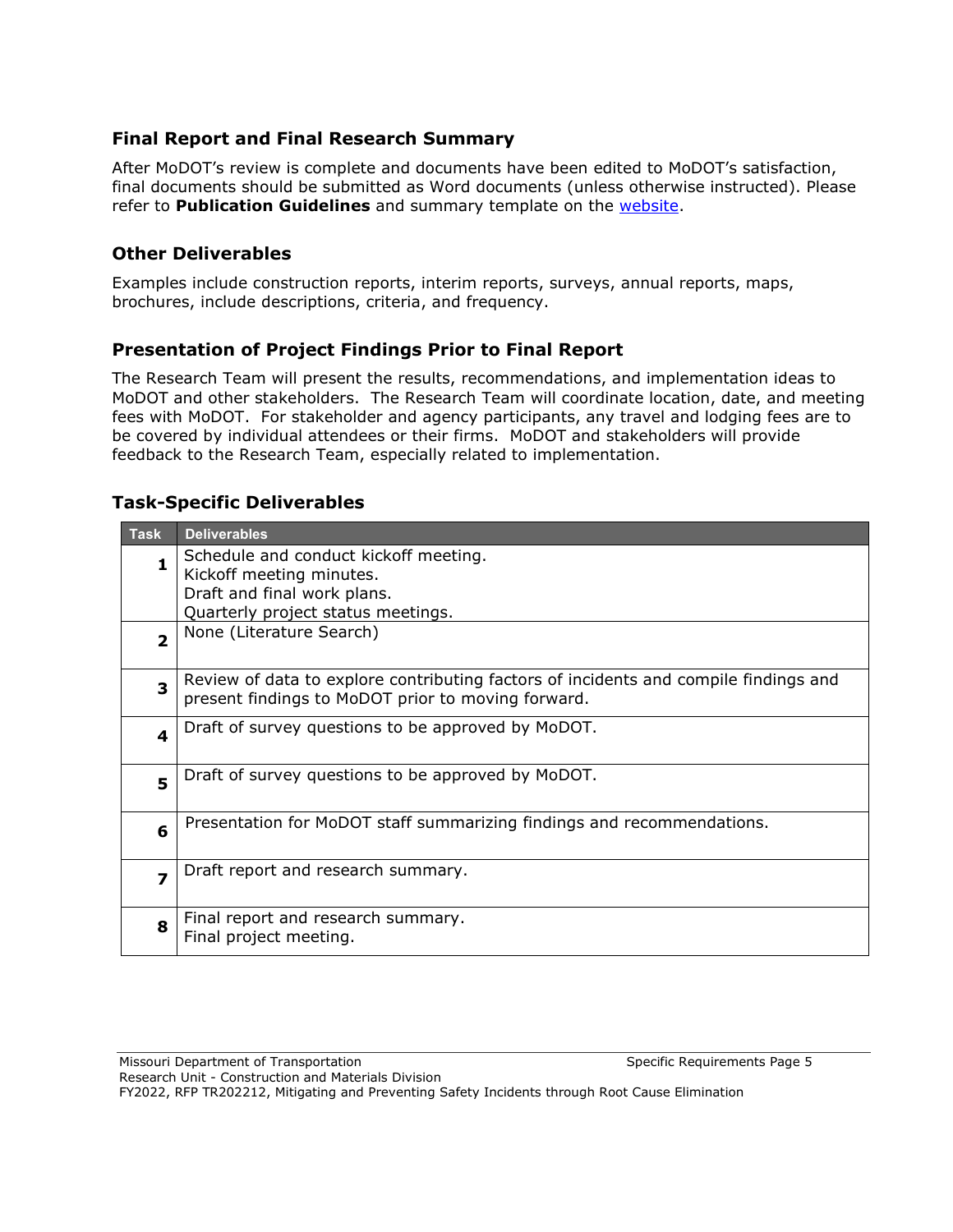# **Project Schedule**

The following is an estimate of the project timeline or information on key dates within the project, presuming the project starts **April 26, 2022**. Proposals need to include a work plan with a proposed timeline. For a sample of a work plan template, see link below. Changes to our estimated project timeline below will be considered, however, timeline extensions cannot be guaranteed. The project timeline will be discussed and finalized during the kickoff meeting.

For report templates and forms, visit [https://www.modot.org/information-researchers.](https://www.modot.org/information-researchers)

| <b>Date</b> | <b>Milestone</b>                                                                                                                                                                                                                                                                    |
|-------------|-------------------------------------------------------------------------------------------------------------------------------------------------------------------------------------------------------------------------------------------------------------------------------------|
| 5/3/2022    | A kick off meeting with MoDOT will be scheduled to discuss project<br>requirements and deliverables. The dates of key milestones and<br>deliverables will be determined from this meeting.                                                                                          |
| 3/1/2023    | Interim presentation must be done by this date.                                                                                                                                                                                                                                     |
| 11/1/2023   | Draft final report, draft summary report, other deliverables are due. The<br>draft documents shall be submitted to MoDOT approximately two<br>months prior to the final report.                                                                                                     |
| 1/2/2024    | Final report, final summary report, presentations, recommendations,<br>and other deliverables are due. The final documents shall be due<br>approximately one month before the end of the contract. This is to<br>allow all billing to be completed prior to the end of the project. |
| 2/6/2024    | Final invoice due.                                                                                                                                                                                                                                                                  |
| 2/6/2024    | Contract ends.                                                                                                                                                                                                                                                                      |

# **Special Notes**

Project budget is not to exceed **\$250,000**. A budget is not to be included in the proposal, but will be required for the contract and must be within this limit. For a sample Budget template, report templates and forms, see [https://www.modot.org/information-researchers.](https://www.modot.org/information-researchers)

All questions, information, data and/or manual requests regarding any aspect of the RFP details or process for submissions should be submitted to *[MoDOTResearchRFP@modot.mo.gov](mailto:MoDOTResearchRFP@modot.mo.gov)* by the date and time listed in the "RFP Schedule" section of the RFP. This is the only acceptable method for contact regarding the RFP and contacting MoDOT employees via other methods is prohibited. Not adhering to this rule is cause for disqualification of the proposal.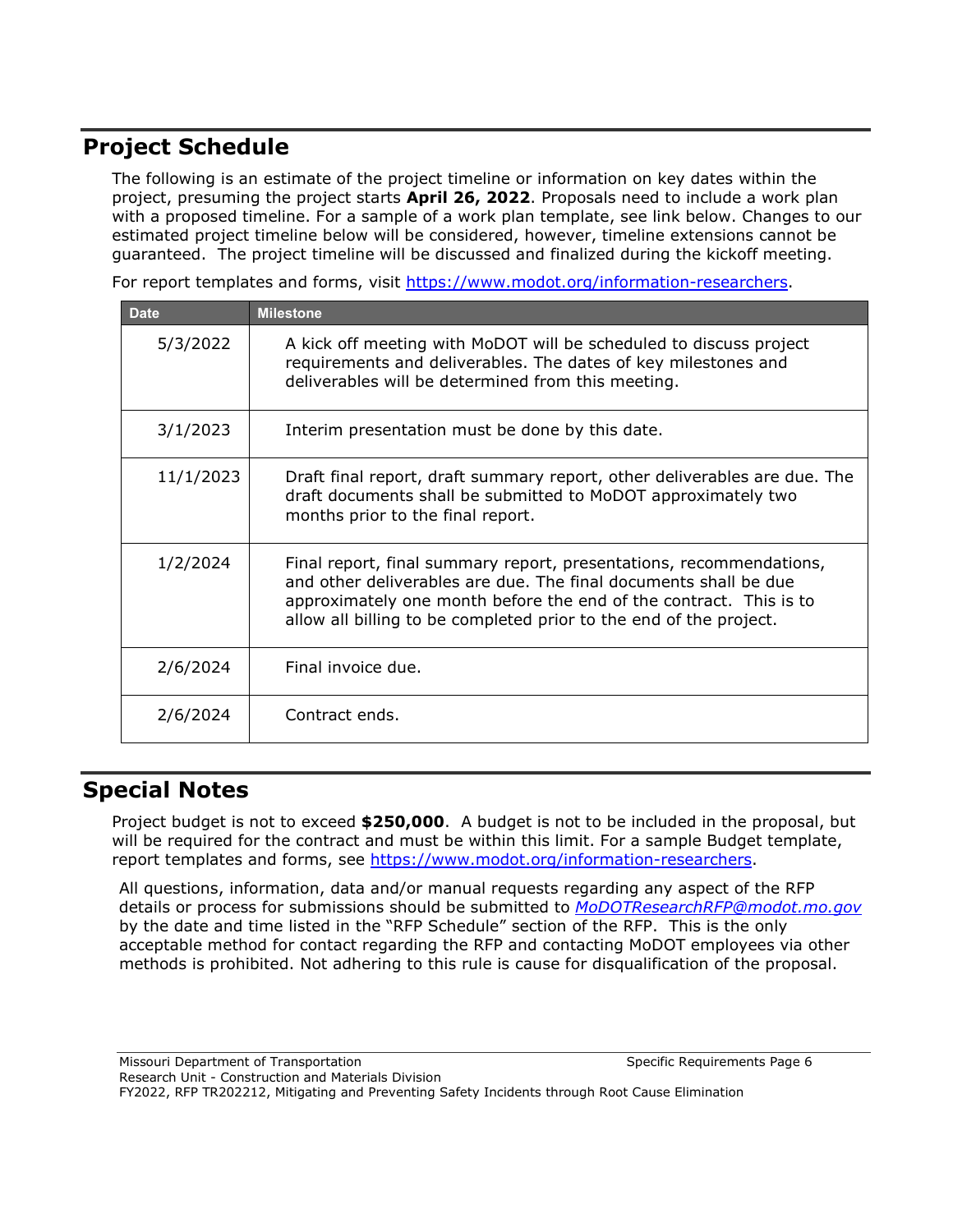## **RFP Requirements**

- "Contracting Documents" provide further details and links to the required forms. They are available at [https://www.modot.org/information-researchers.](https://www.modot.org/information-researchers)
	- o **Organization's Project Experience**: The proposal must clearly identify the Organization's experience in offering the services requested in this RFP during the past three (3) years. The description should include a list of the agencies which your organization has served during this time period or currently serves. Please highlight any work you have done with other state agencies or local governments.
	- o **Team Member Experience**: Please list all team members (including subcontractors) proposed to work on the project. Attach licenses, certifications and resumes for key personnel.
	- o **Organization's Client References**: Proposals should indicate the name, title, and telephone number of at least three clients within the past three years.
- Proposals must be no more than 10 pages in length with a font size no less than 11 points. This length limit **does not include** the Proposal Submission Form, Organization's Project Experience, Team Member Experience, Organization's Client References and optional cover letter (if included, one page maximum).
- Proposals must be submitted as one combined PDF document. The submission should **only include the required documents** organized in the following order: 1) Proposal Submission Form; 2) Cover Letter (Optional; 1 page maximum); 3) Body of Proposal (including work plan); 4) Organization's Project Experience; 5) Team Member Experience; and 6) Organization's Client References.
- The Offeror must respond to this RFP by submitting all the information required herein for its proposal to be evaluated and considered for award. Failure to submit all the required information shall be deemed sufficient cause for disqualification of a proposal from consideration.
- Proposals will be evaluated by an agency and stakeholder team with knowledge and backgrounds in relevant areas for this project. Selection of the successful Offeror will be based on the Offeror's demonstrated knowledge in the required areas, the merit of the proposed methods and approach in achieving the desired goals, the experience and qualifications of the team, the plan for ensuring implementation of results, and the adequacy and availability of team members to complete the work in a timely manner.
	- $\circ$  Correct proposal submission is one of the evaluation criteria. If submission instructions in this section are not followed, the **Offeror risks an automatic 10 point deduction (out of 100 total points)** when points are awarded during the Proposal Evaluation Process.

Missouri Department of Transportation Specific Requirements Page 7 Research Unit - Construction and Materials Division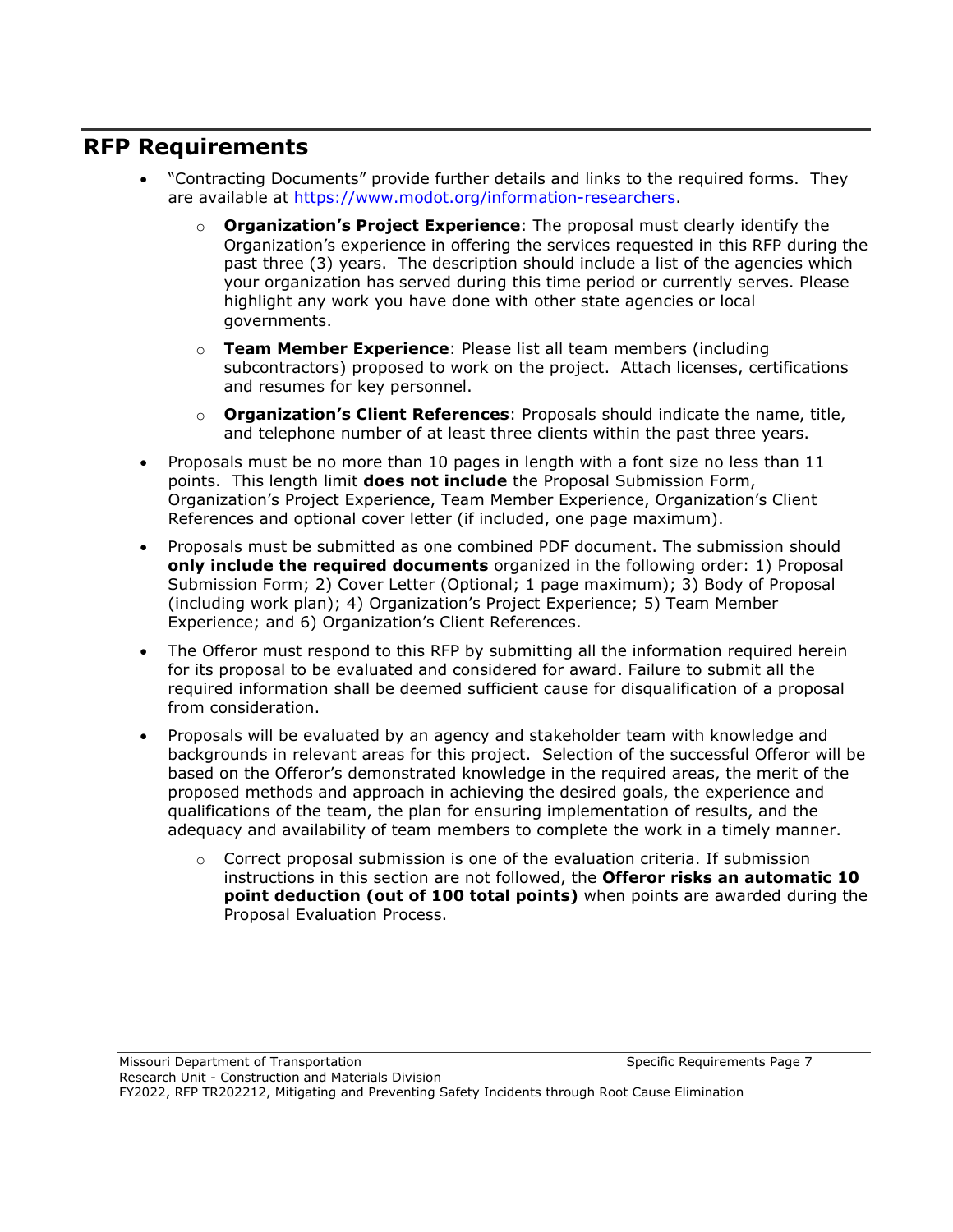## **RFP Schedule**

This document constitutes an RFP from qualified organizations to conduct the **TR202212, Mitigating and Preventing MoDOT Safety-Related Incidents through Root-Cause Elimination and Utilization of Leading Safety Indicators** study for the MHTC and Missouri Department of Transportation (MoDOT). MHTC reserves the right to reject any and all proposals for any reason whatsoever.

The following RFP Schedule of Events represents MoDOT's best estimate of the schedule that shall be followed. The time of day for the following events shall be between 7:30 am and 4:00 pm, Central Standard Time unless otherwise noted. MoDOT reserves the right at its sole discretion to expand this schedule, as it deems necessary, without any notification except for the deadline date for submitting a proposal. Time is of the essence for responding to the RFP within the submission deadlines.

| <b>Date</b>                      | <b>Action</b>                                                                                                                                                                                                                                                                     |
|----------------------------------|-----------------------------------------------------------------------------------------------------------------------------------------------------------------------------------------------------------------------------------------------------------------------------------|
| 2/10/2022                        | MoDOT posts RFP to the website at https://www.modot.org/research-<br>requests-proposal                                                                                                                                                                                            |
| 3/1/2022<br>4:00 PM<br>(CST)     | Written comments or questions must be submitted to<br>MoDOTResearchRFP@modot.mo.gov.                                                                                                                                                                                              |
|                                  | This is the only acceptable method for contact regarding the RFP and<br>contacting MoDOT employees via other methods is prohibited. Not<br>adhering to this rule is cause for disqualification of the proposal. This<br>includes all requests for information, data, and manuals. |
| 3/15/2022                        | MoDOT will post written responses publicly on the website at<br>https://www.modot.org/research-requests-proposal.                                                                                                                                                                 |
| 3/29/2022<br>$10:00$ AM<br>(CST) | Written proposals must be submitted to<br>MoDOTResearchRFP@modot.mo.gov  Do not consider your proposal<br>submitted until you receive notification of receipt. A notification<br>should be sent by noon of the same day.                                                          |
| 4/19/2022                        | MoDOT will notify submitters about project selection, or if needed<br>about interviews to finalize selection.                                                                                                                                                                     |

The following timeline must be met for a proposal to be accepted.